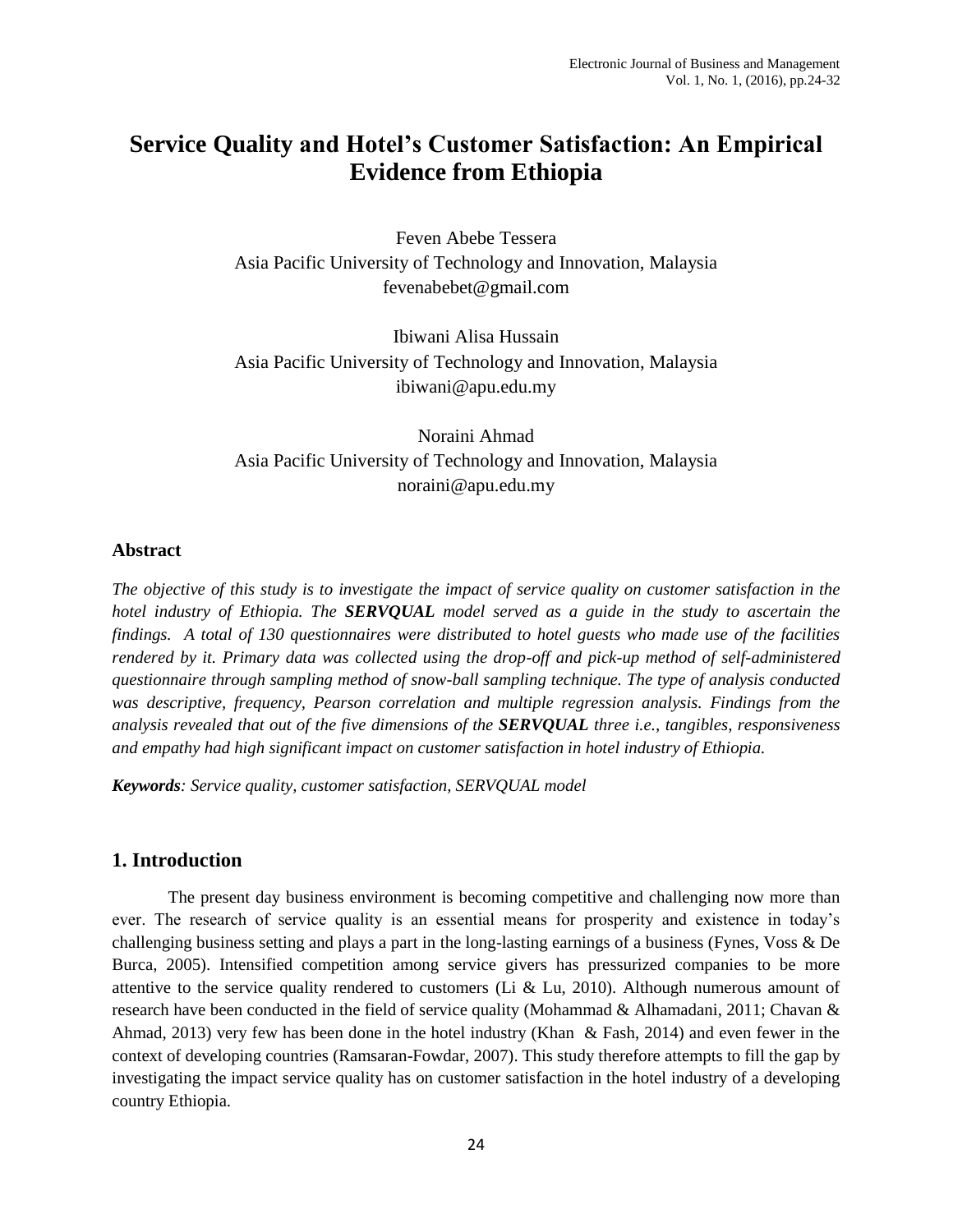The study will assist hotels to improve the overall level of customer satisfaction and it will also be useful to governments and commercial sectors to which the hotel and tourism industry is of much significance.

### **2. Literature Review**

#### **2.1 Service Quality**

Service quality has been regarded as a major factor for the achievement of organizations due to the close relation it has with customer satisfaction particularly in the service industry (Gilbert & Veloutsou, 2006). In addition to it being a preceding factor to acquire positive buying behaviors, it is also viewed as a vital component to the hotel industry's achievement and success (Min, Min & Chung, 2002). Service quality has been believed to have direct impact on customer satisfaction, recurrence of buying behavior and security of a company's profit in the long-run (Wilkins, Meerilees & Herington, 2007). For the quality of service to be better, it is important to continuously communicate with employees and analyze their service encounter (Prayuhda & Harsanto, 2014). According to Parasuraman et al. (1988), service quality can be defined as the capacity of the company to conform with or outdo customer expectations. It is the deviation between the customer's expectation of service and perceived service (Zeithaml, Parasuraman, Berry, 1990). Good quality of service will have a positive influence on profitability by elevating the customer base of a firm (Rauch et al., 2015).

#### **2.2 Customer Satisfaction**

Customer satisfaction is a crucial element in service quality assessment because the higher the customer satisfaction the higher the performance of a business (Morgan, Anderson & Mittal, 2005). It can be guaranteed via a product or service that is of good quality (Gunarathne, 2014). Clients' prior encounter of content or discontent is essential due to its impact on the anticipation of a person's purchase behavior the next time (Gutierrez & Uribe, 2011). Thus, most literatures in the hotel sector consider customer satisfaction as an essential constituent of the hotel sector's value position to customer (Maghzi et al., 2011). Customer satisfaction is defined as "the individual's perception of the performance of the product or service in relation to his or her expectations" (Schiffman & Kanuk, 2004). It is a business doctrine that is inclined towards generating worth to customers, predicting and governing their assumption, and indicating capability and authority to fulfil their demands and requirements (Delgado-Ballester, 2004). Customer satisfaction is an after use assessment regarding a given product or service (Gundersen, Heide & Olsson, 1996). It is the doctrine that emphasizes the significance of making worth for customers, predicting and handling their presumptions and manifesting the capability and duty to meet their requirements (Dominici & Guzzo, 2010).

#### **2.3 The SERVQUAL Model**

Parasuraman et al. (1988) released a widely distinguished five set of service quality dimension **(SERVQUAL).** This service quality dimension is amongst the frequently applied and quoted elements in the writing works of service quality (Othman & Owen, 2001). These dimensions namely tangibility,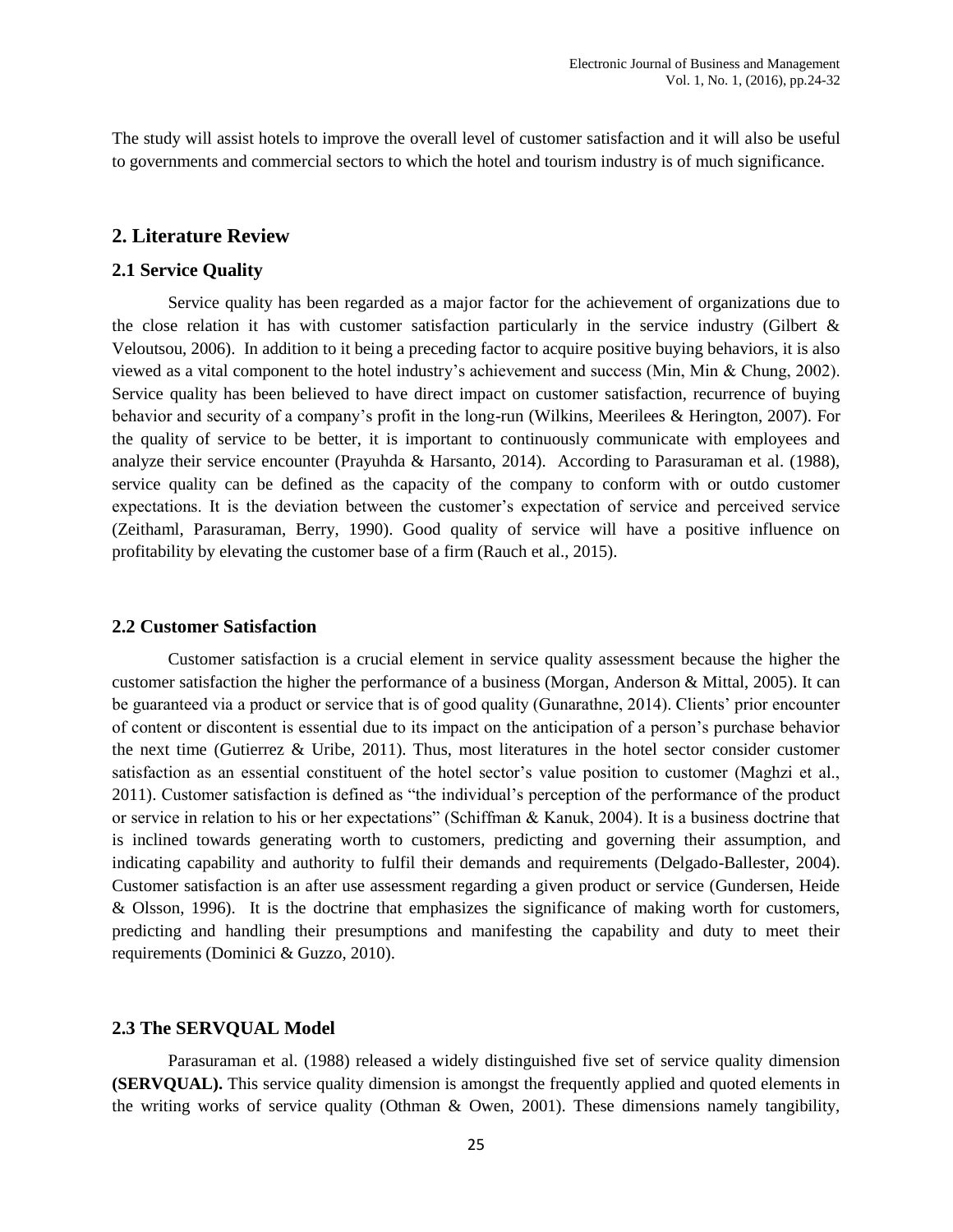reliability, responsiveness, assurance and empathy have been applied in many service firms to measure quality performance. Tangibles relate to material characteristics like gadgets, equipment and how staffs carry themselves (Seo, 2012).This component deals with the existence of the physical facilities and the perceived quality of the materials, personnel and equipment used by the service giver (Kandampully, 2007). Reliability is defined as the dependability, consistency and accuracy with which the service is performed by the provider (Kandampully, 2007). It is about the business keeping its word. It is "the ability to perform the promised service dependably and accurately" or delivering its promises" (Zeithaml et al., 2006 p.117).

Responsiveness relates to the zeal in the service personnel to serve customers in a well-timed, effective fashion and it incorporates elements like cooperativeness, kindliness and tenderness of the service stuff (Kandampully, 2007). It is the desire of the service giver to be supportive and quick in rendering the service (Prayuhda & Harsanto, 2014). Assurance is the extent to which the service personnel stimulates faith and credence among the customers of the firm (Kandampully, 2007). It is the "employees" knowledge and courtesy and the service provider's ability to inspire trust and confidence" (Zeithaml et al., 2006 p.119). If the customers don't find the service and staff of the company pleasant, the chances of them returning back will be slim (Delgado-Ballester, 2004).

Empathy has to do with the "caring and individualized attention" granted to customers besides the degree of understanding personnel manifests in relation to customer needs (Kandampully, 2007). It has been ascertained to be more desirable and significant in magnifying the quality of service in industries where establishing relationships with customers and clients guarantees survival (Andaleeb  $\&$  Conway, 2006). The likelihood of clients returning back to a company provided they were given special care and attention is very high (Delgado-Ballester, 2004).

### **2.4 The hotel industry in Ethiopia**

Ethiopia is amongst the African countries that is endowed with the biggest amount of UNESCO World Heritage Sites in Africa. There are a total of 8 sites dispersed throughout the country. This gives it the advantage of building up itself as a home for tourists. Ethiopia's government has emphasized on the expansion of tourism in its development program, PASDEP (Plan for Accelerated and Sustained Development to End Poverty) to hone the prevailing tourism capital as an impelling cause of financial expansion for the entire country. In addition, the late Prime Minister, Meles Zenawi, has stated how big a part tourism expansion plays in lessening penury (Embassy of Japan in Ethiopia, 2008).

Ethiopia is strategically regarded as an essential country in the Horn of Africa for a lot of countries. It is a place where most of the international meetings, conventions and gatherings takes place. This calls for housings and lodgings at a universal quality; and this will continue to grow in the future because huge number of global companies have been endlessly fortifying their establishments and expanding their workforce in Ethiopia (Embassy of Japan in Ethiopia, 2008). New international, franchised and local hotels, restaurants, nightclubs and bars have been inaugurated and functional. International brands and franchises from America, Europe and China and locally standardized hotels are considered to promote the hospitality industry (Aschale, 2013).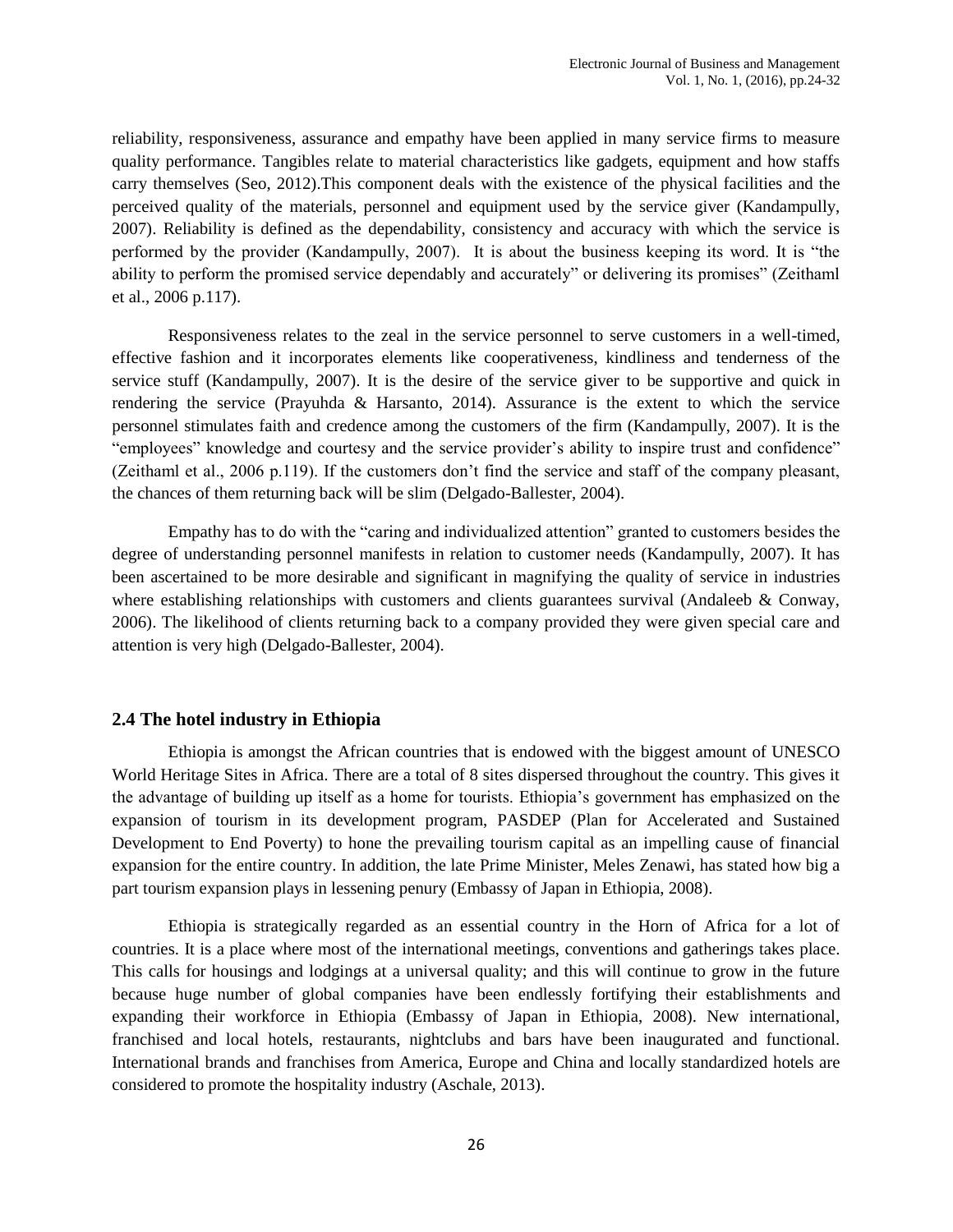The hotel industry has recently become a fast growing industry. The sector incorporates a number of services like accommodation, restaurants, cafes, conference halls and gyms. Records validate that the growth of the hotel sector is directly associated with touring. Likewise, the expansion of the hotel industry in Ethiopia is linked to the growing number of both native and nonnative tourists and travelers (G/Egziabher, 2015). The demand for the industry particularly in a developing country like Ethiopia is related to the tourism sector since the customers of hotels mostly originate from tourists worldwide (Mitiku, 2015). A significant effect has been observed in the growth of the country's foreign relations especially at the time when Menelik II was ruling; by instilling the idea of modernization and bringing in foreign technology and organizations among which hotel is one of them. Expansion of up to date hotels in Ethiopia dates back to the  $19<sup>th</sup>$  century (G/Egziabher, 2015). Etege Taitu Hotel which was inaugurated in 1898 (E.C.) at the hub of the city, Piazza was the first hotel.

Proceeding 142 new hotel developmental projects in Sub-Saharan Africa (SSA) in 2014, Ethiopia is rated amongst the top 10 largest markets for international hotel chain developments. The hotel industry has been creating a direct economic impact towards countries. In Ethiopia, the industry's contribution to GDP was 4.2% in 2013 and it has rose by 4.5% in 2014 and this figure is predicted to rise by 5% in 2024 (Africa Business, 2015).

# **3. Methodology**

The objective of the study is to determine the impact of service quality on customer satisfaction in the hotel industry of Ethiopia. Primary data was gathered primarily through the use of survey questionnaire. A total of 150 questionnaires were distributed to various hotels on order to be filled out by hotel guests, and out of the total 150 questionnaires 130 were positive and complete which resulted in 86.87% response rate. The selected sample represented a balanced mix of various demographic factors-Gender, age, marital status, nationality, educational qualification, occupation and visit purpose.

In order to ensure the confidentiality of the hotel customers the drop-off and pick-up method of self-administered questionnaire was used. The independent variable in this study was service quality while the dependent variable was customer satisfaction. The **SERVQUAL** Model was used in order to measure service quality which incorporates 5 dimensions namely tangibility, reliability, responsiveness, assurance and empathy. 5 items for each independent variable and 8 items for the dependent variable were used. A 5 point interval Likert scale was used for all the variables with 1 denoting strongly disagree and 5 strongly agree. The data collected was analyzed by making use of SPSS and descriptive analysis like frequency, mean, standard deviation and inferential statistics like the Pearson's correlation and multiple regression were used.

## **4. Findings**

Demographically, out of a total of 130 respondents 50% were male and 50% were female. Regarding the distribution of the age range of respondents, majority of the respondents (31.5%) fall under the category of 36-45 years of age followed by 26.9% of the respondents being under the category of 26- 35 years of age. With regards to nationality, while 50.8% of the respondents were foreigners 49.2% were Ethiopians. In addition to that, majority of the respondents (53.8%) were married while 39.2% were currently single. Further, while 40.8% of the respondents have acquired their Bachelor's degree 27.7% of the respondents are with Master's degree and above. Due to the good educational qualification that most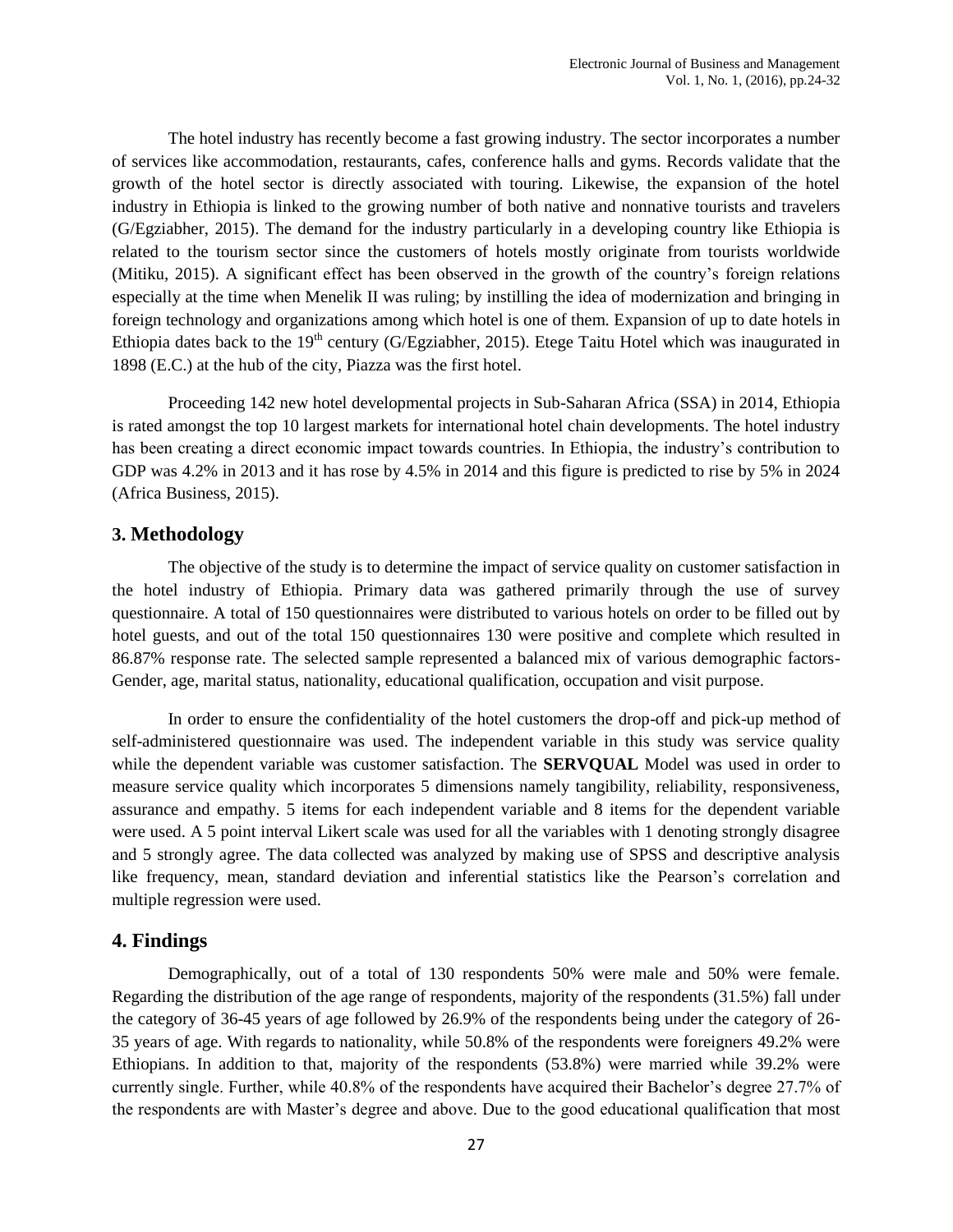of the respondents have acquired majority of them (56.2%) are also employed and 28.5% are selfemployed.

| <b>Variables</b>      | <b>Mean</b> | <b>Standard Deviation</b> |
|-----------------------|-------------|---------------------------|
| Customer satisfaction | 3.57        | 1.05                      |
| Tangibles             | 3.56        | 1.08                      |
| Reliability           | 3.61        | 1.11                      |
| Responsiveness        | 3.72        | 0.98                      |
| Assurance             | 3.52        | 1.09                      |
| Empathy               | 3.60        |                           |

**Table 1: Result of descriptive analysis of the dependent variable and independent variables**

Reliability test was then conducted to ensure the goodness of the variables. The results obtained from the reliability test showed that all the variables had a Cronbach value of greater than 0.9 which according to a research conducted by George & Mallrey (2003) proves that the data are commendable and deemed to be good. Furthermore, Pearson's correlation analysis was conducted in order to examine significant relationship between two quantitative and continuous variables. From the results obtained it can be observed that all the independent variables are commendably correlated with the dependent variable as all of the independent variables are above 80% able to explain the dependent variable customer satisfaction. Of all the independent variables, Assurance had the highest correlation (0.863) with the dependent variable. Table 2 shows result obtained from the Pearson's Correlation analysis.

**Table 2: Pearson's Correlation Analysis**

|         |                            | DV_CS       | $IV1_T$     | IV2_Rel    | IV3_Res           | IV4_Asu   | IV5_Emp     |
|---------|----------------------------|-------------|-------------|------------|-------------------|-----------|-------------|
| DV_CS   | <b>Pearson Correlation</b> |             | $.843***$   | $.850^{*}$ | $.861$ $^{\circ}$ | $.863**$  | $.832^{**}$ |
|         | $Sig. (2-tailed)$          |             | .000        | .000       | .000              | .000      | .000        |
|         | N                          | 130         | 130         | 130        | 130               | 130       | 130         |
| $IV1_T$ | <b>Pearson Correlation</b> | $.843***$   |             | $.839***$  | $.780^{**}$       | $.781***$ | $.789^{**}$ |
|         | $Sig. (2-tailed)$          | .000        |             | .000       | .000              | .000      | .000        |
|         | N                          | 130         | 130         | 130        | 130               | 130       | 130         |
| IV2 Rel | Pearson Correlation        | $.850**$    | $.839***$   |            | $.907^{**}$       | $.877***$ | $.816***$   |
|         | Sig. (2-tailed)            | .000        | .000        |            | .000              | .000      | .000        |
|         | N                          | 130         | 130         | 130        | 130               | 130       | 130         |
| IV3 Res | <b>Pearson Correlation</b> | $.861^{**}$ | $.780^{**}$ | $.907***$  |                   | $.911***$ | $.828^{**}$ |
|         | $Sig. (2-tailed)$          | .000        | .000        | .000       |                   | .000      | .000        |
|         | N                          | 130         | 130         | 130        | 130               | 130       | 130         |
| IV4 Asu | <b>Pearson Correlation</b> | $.863***$   | $.781***$   | $.877***$  | $.911***$         |           | .865        |
|         | $Sig. (2-tailed)$          | .000        | .000        | .000       | .000              |           | .000        |
|         | N                          | 130         | 130         | 130        | 130               | 130       | 130         |
| IV5_Emp | <b>Pearson Correlation</b> | $.832***$   | $.789***$   | $.816**$   | $.828***$         | $.865***$ |             |
|         | $Sig. (2-tailed)$          | .000        | .000        | .000       | .000              | .000      |             |
|         | N                          | 130         | 130         | 130        | 130               | 130       | 130         |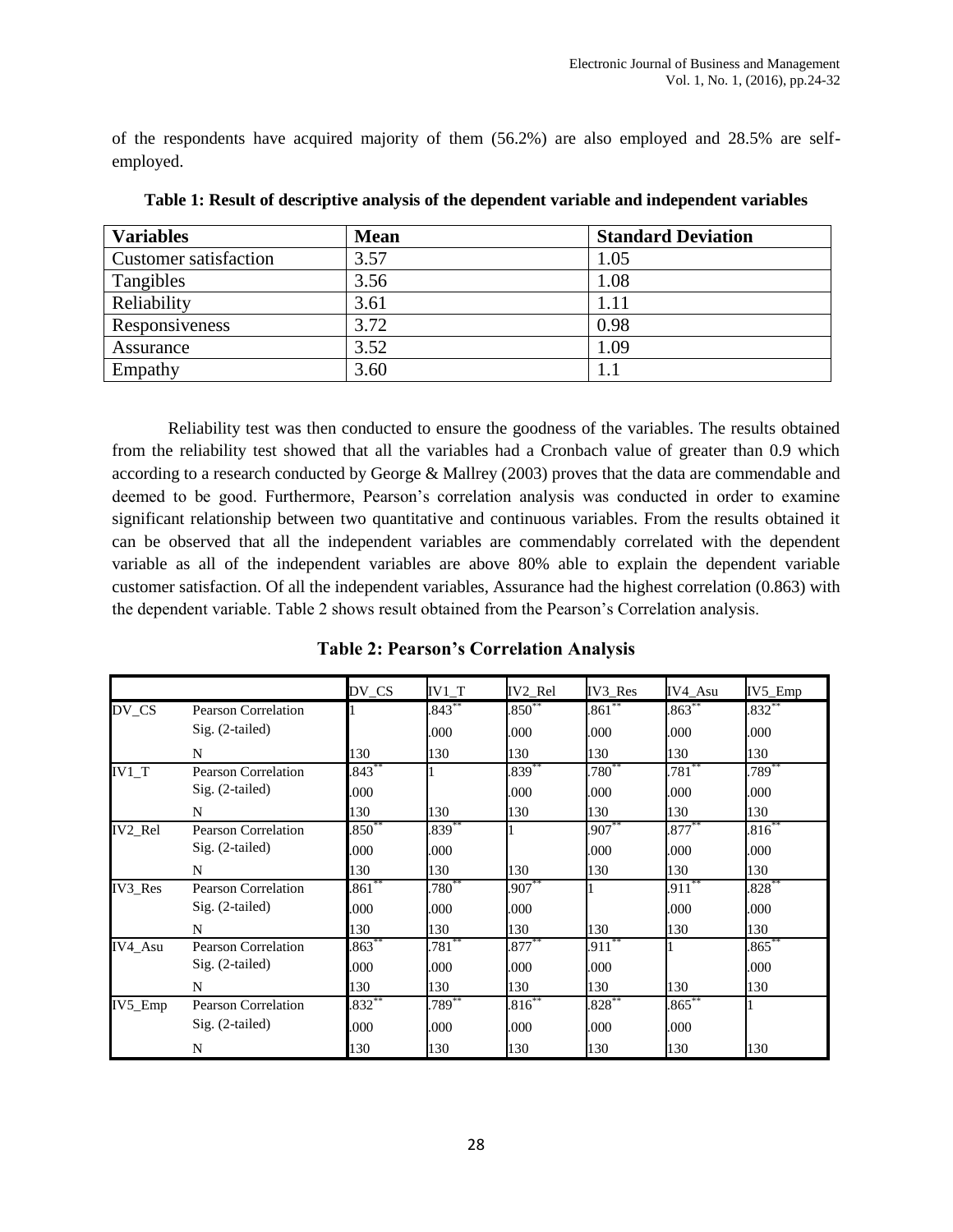| Model                        | . .                               | IF<br><b>S</b> quare                                          | Square<br>Adjusted R | <b>Sta</b><br>Estimate<br>tror<br>the<br>O1     |
|------------------------------|-----------------------------------|---------------------------------------------------------------|----------------------|-------------------------------------------------|
|                              | $Q14^a$<br>- 17                   | 025<br>LOJJ                                                   | 820<br>.045          | 472<br>$\overline{\phantom{0}}$<br>ЭA.<br>- 777 |
| $\cdots$<br>$\sim$<br>$\sim$ | $\overline{\phantom{0}}$<br>$  -$ | $\cdots$ $\cdots$ $\cdots$ $\cdots$<br><b>TTTA TAILY TTTI</b> |                      |                                                 |

a. Predictors: (Constant), IV5\_Emp, IV1\_T, IV3\_Res, IV2\_Rel, IV4\_Asu

Model summary shows the predicted variances of the variables. From the above model summary, it can be observed that R represents multiple correlation coefficient which has a value of 0.914 stating a high correlation among all the variables. On the other hand, Adjusted R Square shows the value of 0.829 which predicts the variables with over 82.9% variance. It implies that the variables have high impact among each other.

## **5. Discussion**

The results from the study indicated that 3 out of the 5 independent variables have significant impact on the dependent variable customer satisfaction, i.e., tangibility, responsiveness and assurance. Tangibility is about creating a good image in the hearts and minds of customers the first time. A good first impression will result in customers wanting to use the other facilities of the hotels. In contrary, if they are not pleased with what they see the first time, it is unlikely that they will want to stay at the hotel to make use of the other facilities that the hotel provides. So, tangibility plays an important role in satisfying customers. This study proves that the Ethiopian customers feel the same about the tangibility component being important in the way they measure their satisfaction. Responsiveness is the other dimension that customers deem important. The findings from the study revealed that the reason is because guests in Ethiopia emphasized value to the employees of the hotel providing prompt help, being able to cater to guests needs, rendering quick check-in and check-out facilities, their ability to quickly correct mistakes and give special attention to their guests (any citation to support the statement). This indicates that employees' taking action and giving immediate response to any kind of problem the customer faces plays an important role in satisfying the customer because clients praise easy and hurdle free stay by all means.

Assurance was found to have the highest impact on customer satisfaction. The Ethiopian customers get satisfaction from employees' behavior instilling confidence towards them, their knowledge and skills and their polite behavior. The hotel creating a safe and secured feeling is another factor they deem important. Assurance relates to the staff of the hotel. It is whether or not they are skilled and can obtain the trust and credence of clients and also about their problem solving skills. If clients are not in content with the employees, there is a high probability that they will not come back to do more business with the company (Delgado & Ballester, 2004). Guests get delighted when they get solutions to their problems easily. Employees' problem solving skills fall under the assurance dimension. Hence, the high correlation between assurance and customer satisfaction could also be explained by this fact.

 Based on the study conducted by Torres & Kline (2013), employees being well educated and the right implementation of their duties is yet another factor guests deem crucial. This relates to the skills and competency they possess and proficiency in the implementation of important work duties. Employees' professionalism is one of the most frequently stated factors in what customers consider important when they measure their satisfaction. These factors have led to the high correlation between assurance and customer satisfaction.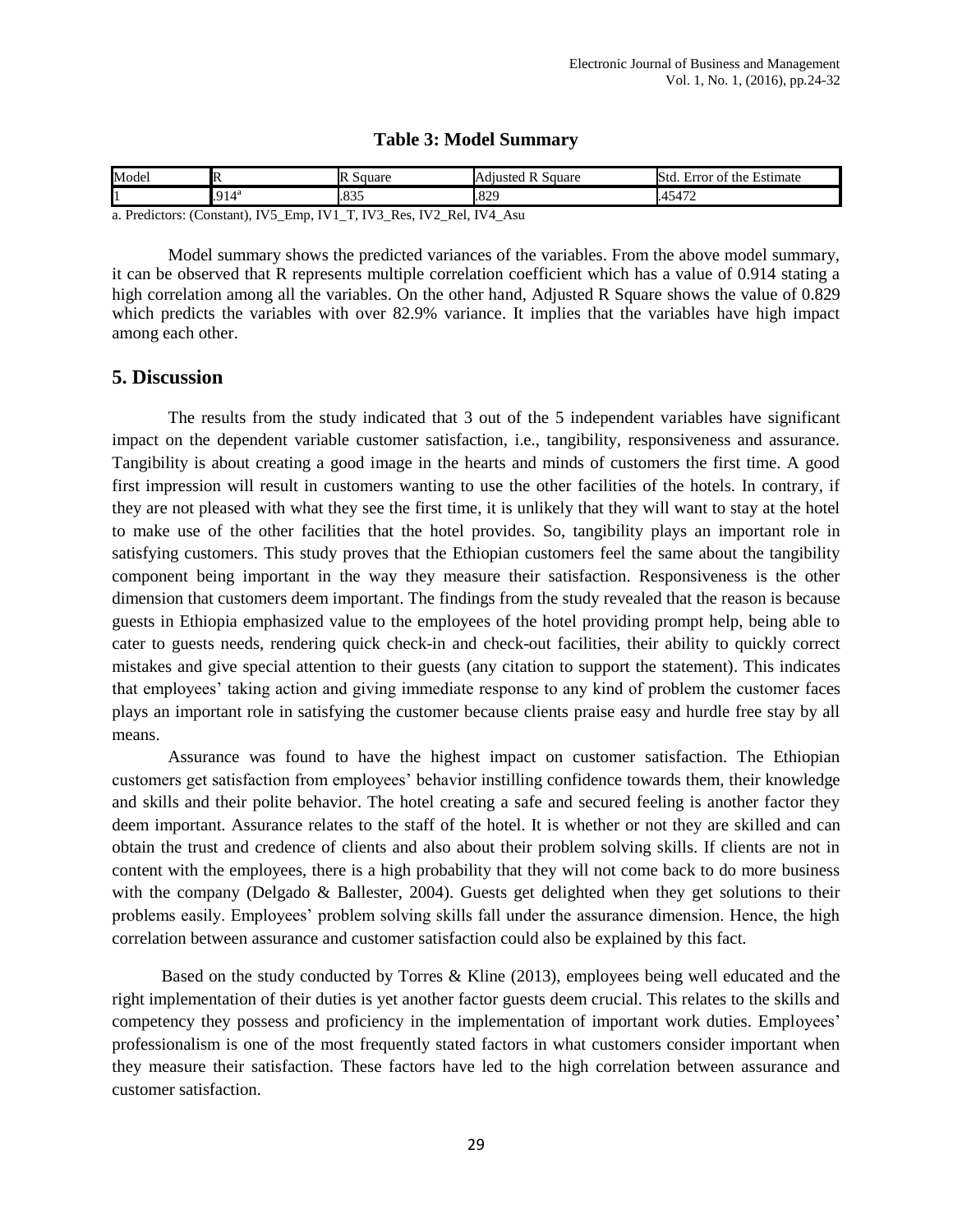## **6. Conclusion**

The intent of any hotel is to create a customer. By constantly delivering high levels of service quality, customer retention will take place which will in turn result in a loyal customer in the long haul. Overlooking the power of customer satisfaction especially their needs and requirements could wreck the power of customer retention and loyalty. Therefore, hotel managements' biggest challenge lies not just behind attracting customers but also on recognizing customer satisfaction individually. Customers have different expectations and they are different in the way they perceive things. No two customers perceive the same service in the same way and nor do they have the same needs. Thus, there is no one best way of improving service quality in the hotel industry. It all depends on the country where the hotel is located and the culture of the people. Because culture influences the way people perceive things, it is best to study the culture of the people prior to commencing a hotel business and render the service exactly in the way they find it fit and satisfying.

### **References**

- Africa Business, (2015). *Hotel industry in Africa « African Business Environment*. [Online] Available at: http://africabusiness.com/2015/08/18/hotel-industry-in-africa/ [Accessed 10 Nov. 2015].
- Andaleeb, S. and Conway, C. (2006). Customer satisfaction in the restaurant industry: an examination of the transaction specific model. *Journal of Services Marketing*, 20(1), pp.3-11.
- Delgado‐Ballester, E. (2004). Applicability of a brand trust scale across product categories. *European Journal of Marketing*, 38(5/6), pp.573-592.
- Dominici, G. and Guzzo, R. (2010). Customer Satisfaction in the Hotel Industry: A Case Study from Sicily. *IJMS*, 2(2).
- Embassy of Japan in Ethiopia. (2008). *A series of Studies on Industries in Ethiopia*. [online] Available at: http://www.et.emb-japan.go.jp/Eco\_Research\_E.pdf. [Accessed 7 Jan. 2016].
- Fynes, B., Voss, C. and De Búrca, S. (2005). The impact of supply chain relationship quality on quality performance. *International Journal of Production Economics*, 96(3), pp.339-354.
- G/Egziabher, A. (2015). *Service Quality and Customer Satisfaction in Hotel Industry: The Case of Three Star Hotels in Addis Ababa, Ethiopia*. Post Graduate. Addis Ababa University.
- George, D., & Mallery, P. (2003). SPSS for Windows step by step: A simple guide and reference. 11.0 update (4th ed.). Boston: Allyn & Bacon
- Gilbert, G. and Veloutsou, C. (2006). A cross-industry comparison of customer satisfaction. *Journal of Services Marketing*, 20(5), pp.298-308.

Gunarathne, U. (2014). Relationship between Service Quality and Customer Satisfaction in Sri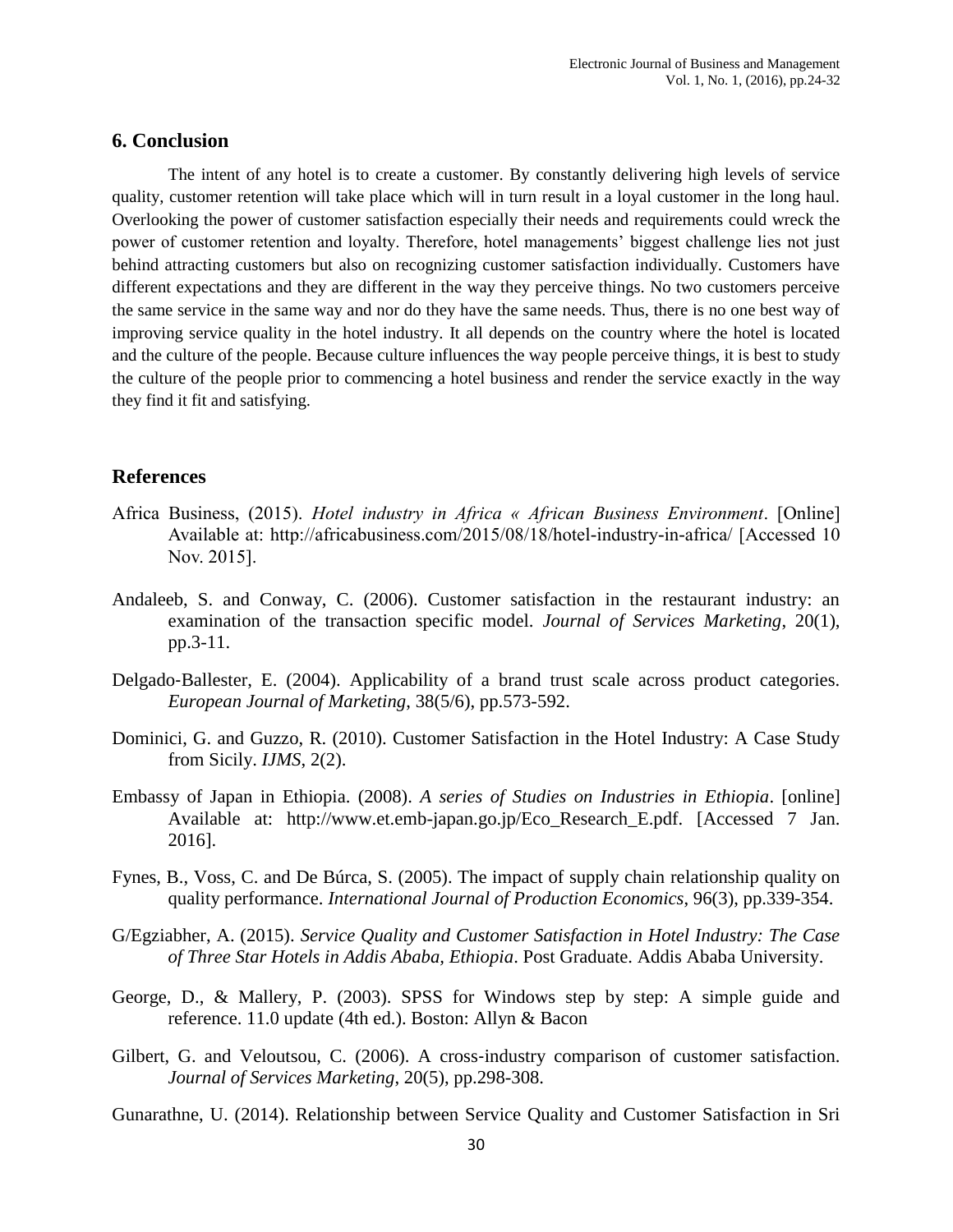Lankan Hotel Industry. *International Journal of Scientific and Research Publications*, 4(11).

- Gundersen, M., Heide, M. and Olsson, U. (1996). Hotel Guest Satisfaction among Business Travelers: What Are the Important Factors? *Cornell Hotel and Restaurant Administration Quarterly*, 37(2), pp.72-81.
- Gutierrez, S. and Uribe, G. (2011). Customer satisfaction in the hospitality industry in Guadalajara, Mexico. *Advances in Competitiveness Research*, 19(4), pp.17-30.
- Kandampully, J. (2007). *Services management*. Upper Saddle River, N.J.: Pearson Prentice Hall.
- Khan, M. and Fasih, M. (2014). Impact of Service Quality on Customer Satisfaction and Customer Loyalty: Evidence from Banking Sector. *Pakistan Journal of Commerce and Social Sciences*, [online] 8(2), pp.331- 354. Available at: http://www.jespk.net/publications/180.pdf [Accessed 1 Nov. 2015].
- Li, W. and Lu, Y. (2010). How Service Climate Impacts on Service Performance: Evidence from China Hotel Industry. *2010 International Conference on Management and Service Science*.
- Maghzi, A., Abbaspour, B., Eskandarian, M. and Hamid, A. (2011). Brand Trust in Hotel Industry: Influence of Service Quality and Customer Satisfaction. *International Conference on Business, Economics and Tourism Management*, 24.
- Min, H., Min, H. and Chung, K. (2002). Dynamic benchmarking of hotel service quality. *Journal of Services Marketing*, 16(4), pp.302-321.
- Mitiku, H. (2015). *The Role of Private Sector in the Development of the Tourism Industry: The Case of Privately Owned Hotels in Addis Ababa*. Postgraduate. Addis Ababa University.
- Mohammad, A. and Alhamadani, S. (2011). Service Quality Perspectives and Customer Satisfaction in Commercial Banks Working in Jordan. *Middle Eastern Finance and Economics*, 14.
- Morgan, N., Anderson, E. and Mittal, V. (2005). Understanding Firms' Customer Satisfaction Information Usage. *Journal of Marketing*, 69(3), pp.131-151.
- Othman, A. and Owen, L. (2001). Adopting and measuring customer service quality (SQ) in Islamic banks: a case study in Kuwait finance house. *International Journal of Islamic Financial Services*, 3(1), pp.1-26.
- Prayudha, A. and Harsanto, B. (2014). Measuring service quality in Hotel X Bandung. *2014 International Symposium on Technology Management and Emerging Technologies*
- Ramsaran-Fowdar, R. (2007). Developing a service quality questionnaire for the hotel industry in Mauritius. *Journal of Vacation Marketing*, 13(1), pp.19-27.
- Seo, Y. (2012). *Cultural Impact on Customer Satisfaction and Service Quality Evaluation in Hotels*. Postgraduate. University of Nevada, Las Vegas.